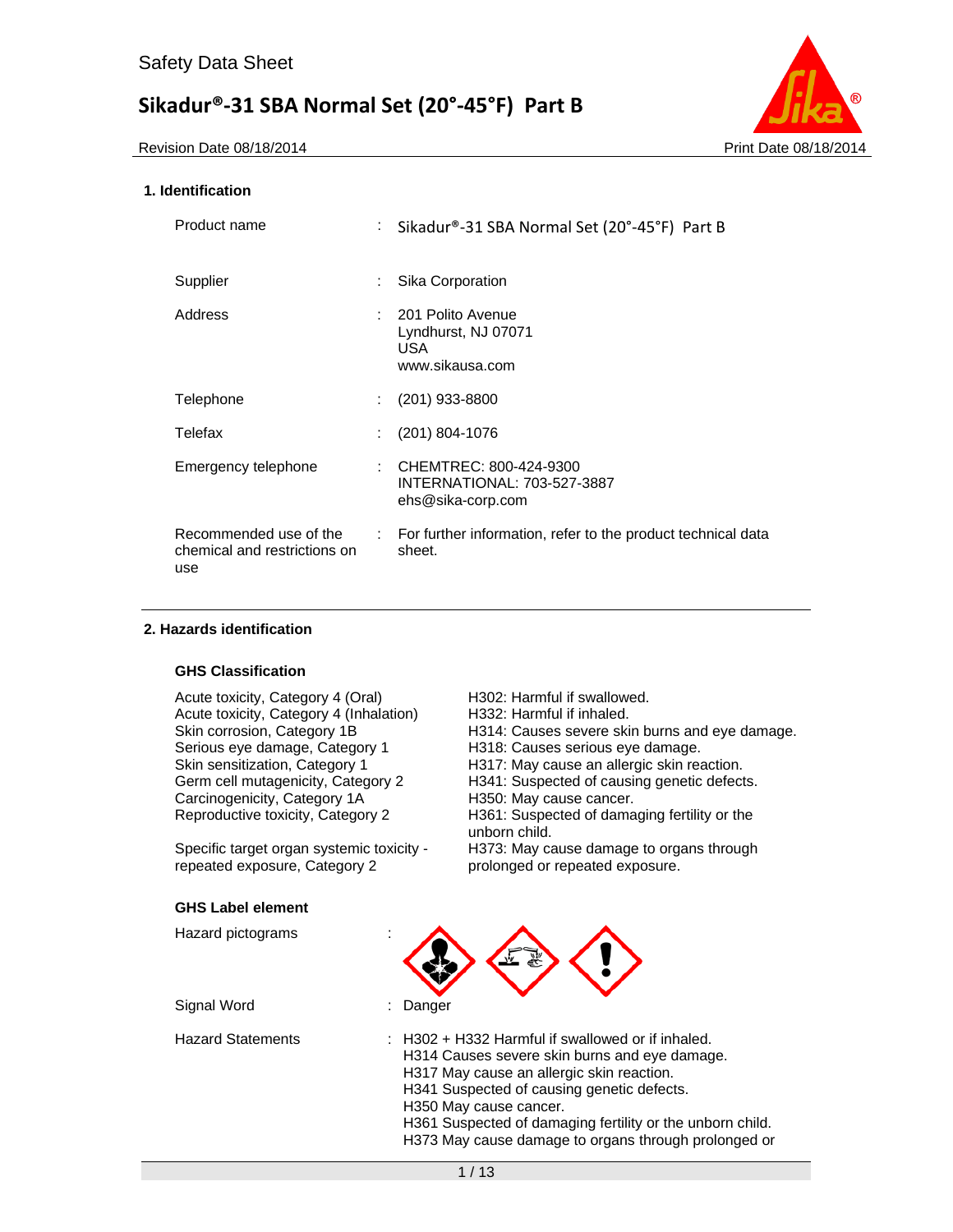

|                                 | repeated exposure.                                                                                                                                                                                                                                                                                                                                                                                                                                                                                                                                                                                                                                                                                                                                                                                                                                                                                                                                                                                                                                                                                                                                                                                                                                                                                                                                                                                                                                                                                                                                                                                               |
|---------------------------------|------------------------------------------------------------------------------------------------------------------------------------------------------------------------------------------------------------------------------------------------------------------------------------------------------------------------------------------------------------------------------------------------------------------------------------------------------------------------------------------------------------------------------------------------------------------------------------------------------------------------------------------------------------------------------------------------------------------------------------------------------------------------------------------------------------------------------------------------------------------------------------------------------------------------------------------------------------------------------------------------------------------------------------------------------------------------------------------------------------------------------------------------------------------------------------------------------------------------------------------------------------------------------------------------------------------------------------------------------------------------------------------------------------------------------------------------------------------------------------------------------------------------------------------------------------------------------------------------------------------|
| <b>Precautionary Statements</b> | $:$ Prevention:<br>P201 Obtain special instructions before use.<br>P202 Do not handle until all safety precautions have been read<br>and understood.<br>P260 Do not breathe dust/ fume/ gas/ mist/ vapors/ spray.<br>P270 Do not eat, drink or smoke when using this product.<br>P271 Use only outdoors or in a well-ventilated area.<br>P272 Contaminated work clothing should not be allowed out of<br>the workplace.<br>P280 Wear protective gloves/ protective clothing/ eye<br>protection/ face protection.<br>P281 Use personal protective equipment as required.<br><b>Response:</b><br>P301 + P312 IF SWALLOWED: Call a POISON CENTER or<br>doctor/ physician if you feel unwell.<br>P301 + P330 + P331 IF SWALLOWED: Rinse mouth. Do NOT<br>induce vomiting.<br>P303 + P361 + P353 IF ON SKIN (or hair): Remove/ Take off<br>immediately all contaminated clothing. Rinse skin with water/<br>shower.<br>P304 + P340 IF INHALED: Remove victim to fresh air and keep<br>at rest in a position comfortable for breathing.<br>P305 + P351 + P338 IF IN EYES: Rinse cautiously with water<br>for several minutes. Remove contact lenses, if present and<br>easy to do. Continue rinsing.<br>P308 + P313 IF exposed or concerned: Get medical advice/<br>attention.<br>P310 Immediately call a POISON CENTER or doctor/<br>physician.<br>P333 + P313 If skin irritation or rash occurs: Get medical<br>advice/ attention.<br>P363 Wash contaminated clothing before reuse.<br>Storage:<br>P405 Store locked up.<br>Disposal:<br>P501 Dispose of contents/ container to an approved waste<br>disposal plant. |
| Warning                         | : Reports have associated repeated and prolonged exposure to<br>some of the chemicals in this product with permanent<br>brain, liver, kidney and nervous system damage. Intentional<br>misuse by deliberate concentration and inhalation of vapors<br>may be harmful or fatal.                                                                                                                                                                                                                                                                                                                                                                                                                                                                                                                                                                                                                                                                                                                                                                                                                                                                                                                                                                                                                                                                                                                                                                                                                                                                                                                                   |

See Section 11 for more detailed information on health effects and symptoms.

### **3. Composition/information on ingredients**

### **Hazardous ingredients**

| Chemical Name | CAS-No. | Concentration (%) |
|---------------|---------|-------------------|
|               |         |                   |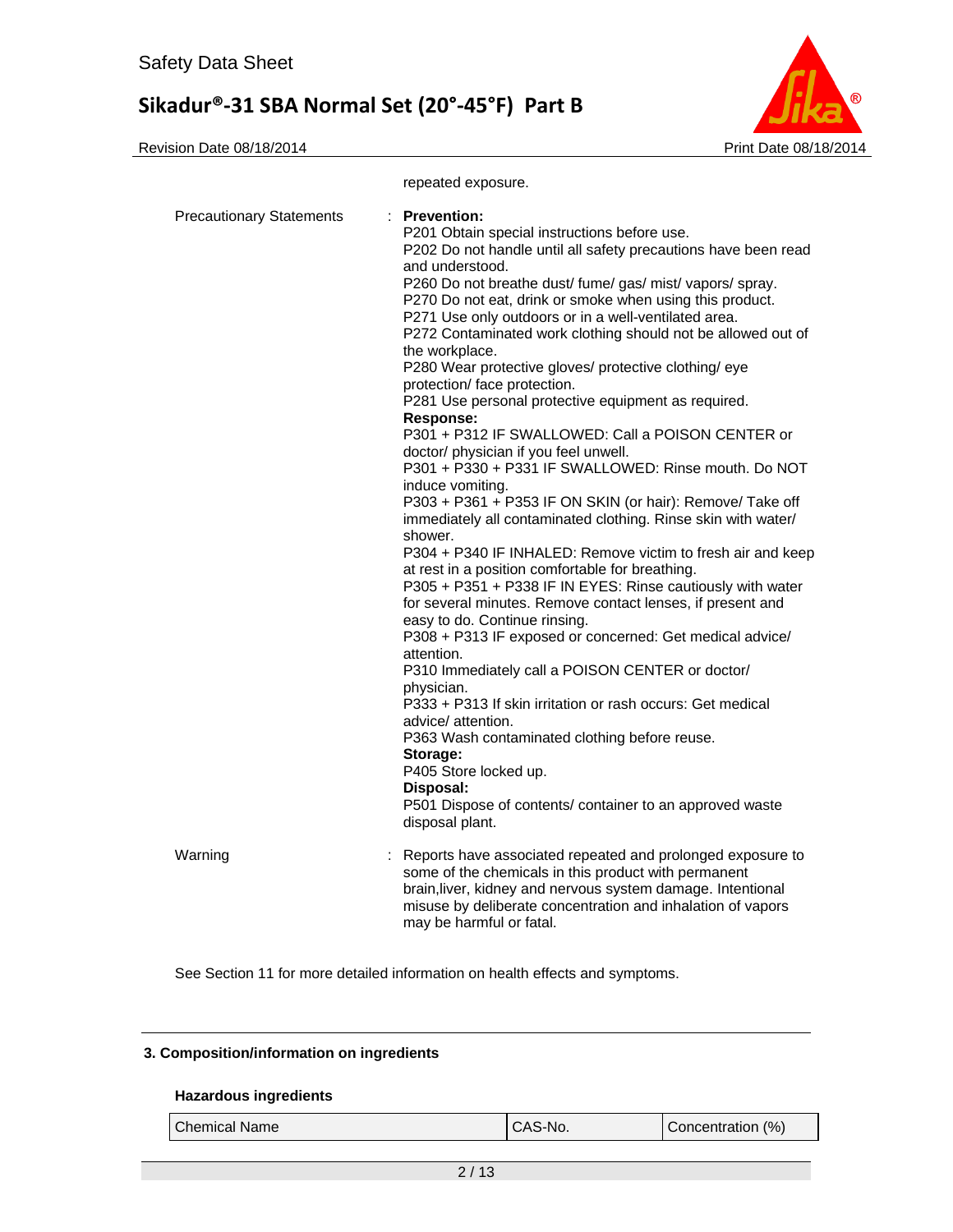

Revision Date 08/18/2014 **Print Date 08/18/2014** Print Date 08/18/2014

| P-tert-butylphenol (PTBP)             | 98-54-4        | $\ge$ = 10 - < 20 % |
|---------------------------------------|----------------|---------------------|
| m-phenylenebis(methylamine)           | 1477-55-0      | $\ge$ = 10 - < 20 % |
| Trimethylhexamethylenediamine         | 25620-58-0     | $>= 5 - < 10 \%$    |
| Phenol, 4-nonyl, branched             | 84852-15-3     | $>= 5 - < 10 \%$    |
| Phenol                                | 108-95-2       | $>= 2 - 5\%$        |
| 2,4,6-tris(dimethylaminomethyl)phenol | $90 - 72 - 2$  | $>= 1 - 2%$         |
| 2,2'-iminodiethylamine                | $111 - 40 - 0$ | $>= 0 - 1\%$        |
| Quartz (SiO2)                         | 14808-60-7     | $>= 0 - 1\%$        |

There are no additional ingredients present which, within the current knowledge of the supplier and in the concentrations applicable, are classified as hazardous to health or the environment and hence require reporting in this section.

#### **4. First aid measures**

| If inhaled                                                        | : Move to fresh air.<br>Consult a physician after significant exposure.                                                                                                                                                                                                                                                 |
|-------------------------------------------------------------------|-------------------------------------------------------------------------------------------------------------------------------------------------------------------------------------------------------------------------------------------------------------------------------------------------------------------------|
| In case of skin contact                                           | Take off contaminated clothing and shoes immediately.<br>÷<br>Wash off with soap and plenty of water.<br>Immediate medical treatment is necessary as untreated<br>wounds from corrosion of the skin heal slowly and with<br>difficulty.                                                                                 |
| In case of eye contact                                            | : Small amounts splashed into eyes can cause irreversible<br>tissue damage and blindness.<br>In the case of contact with eyes, rinse immediately with plenty<br>of water and seek medical advice.<br>Continue rinsing eyes during transport to hospital.<br>Remove contact lenses.<br>Keep eye wide open while rinsing. |
| If swallowed                                                      | : Clean mouth with water and drink afterwards plenty of water.<br>Do NOT induce vomiting.<br>Do not give milk or alcoholic beverages.<br>Never give anything by mouth to an unconscious person.<br>Take victim immediately to hospital.                                                                                 |
| Most important symptoms<br>and effects, both acute and<br>delayed | : Health injuries may be delayed.<br>corrosive effects<br>sensitizing effects<br>carcinogenic effects                                                                                                                                                                                                                   |
|                                                                   | Gastrointestinal discomfort<br>Respiratory disorder<br>Allergic reactions<br>Headache<br><b>Dermatitis</b><br>See Section 11 for more detailed information on health effects<br>and symptoms.                                                                                                                           |
| Protection of first-aiders                                        | : Move out of dangerous area.<br>Consult a physician.<br>Show this material safety data sheet to the doctor in<br>attendance.                                                                                                                                                                                           |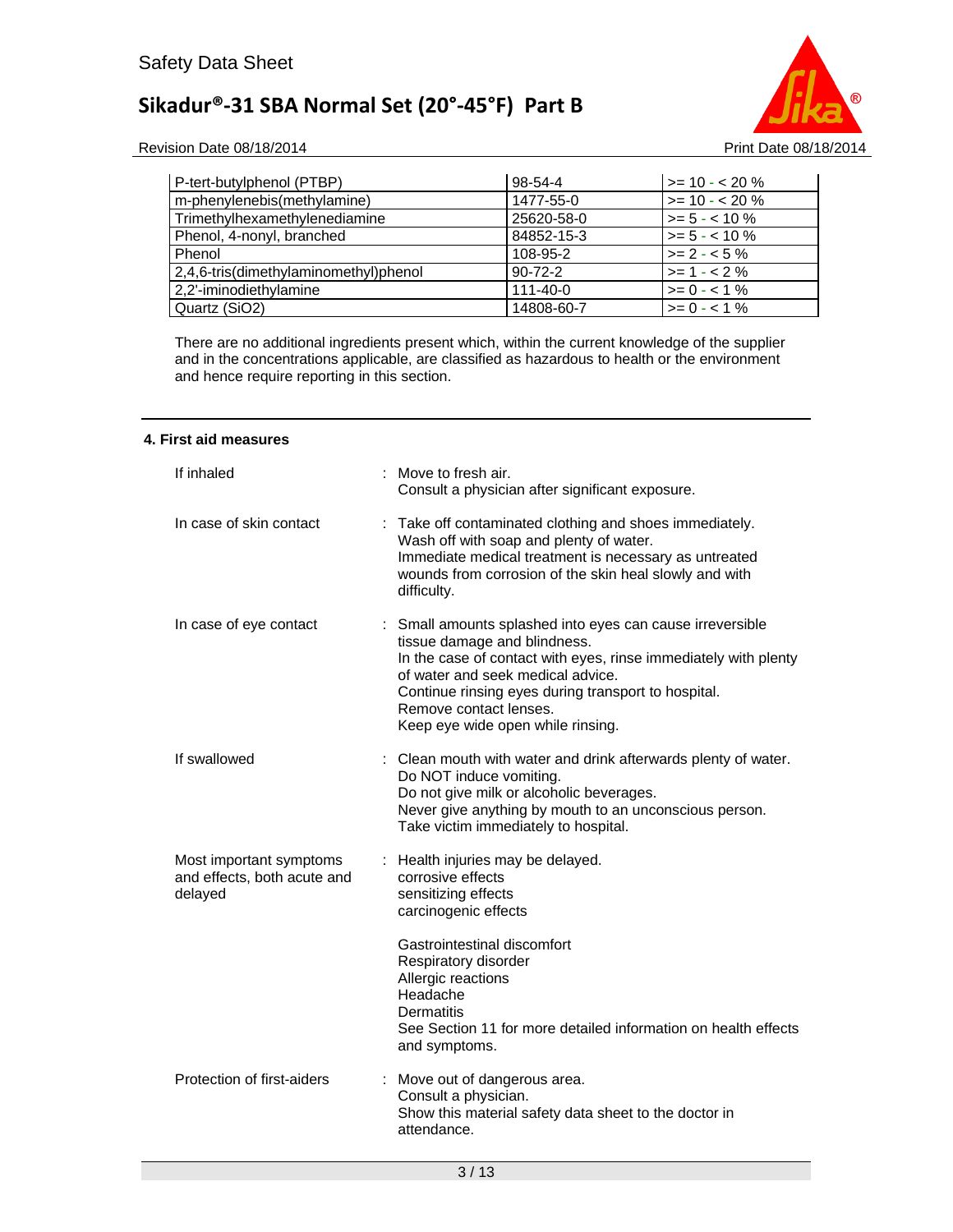

| Notes to physician                                                        | : Treat symptomatically.                                                                                                                                                                                                                                                                                                                                                                                                                                                                                                                                                                                     |
|---------------------------------------------------------------------------|--------------------------------------------------------------------------------------------------------------------------------------------------------------------------------------------------------------------------------------------------------------------------------------------------------------------------------------------------------------------------------------------------------------------------------------------------------------------------------------------------------------------------------------------------------------------------------------------------------------|
| 5. Fire-fighting measures                                                 |                                                                                                                                                                                                                                                                                                                                                                                                                                                                                                                                                                                                              |
| Suitable extinguishing media                                              | : Use extinguishing measures that are appropriate to local<br>circumstances and the surrounding environment.                                                                                                                                                                                                                                                                                                                                                                                                                                                                                                 |
| Specific extinguishing<br>methods                                         | : Collect contaminated fire extinguishing water separately. This<br>must not be discharged into drains.<br>Fire residues and contaminated fire extinguishing water must<br>be disposed of in accordance with local regulations.                                                                                                                                                                                                                                                                                                                                                                              |
| Special protective equipment<br>for fire-fighters                         | : In the event of fire, wear self-contained breathing apparatus.                                                                                                                                                                                                                                                                                                                                                                                                                                                                                                                                             |
| 6. Accidental release measures                                            |                                                                                                                                                                                                                                                                                                                                                                                                                                                                                                                                                                                                              |
| Personal precautions,<br>protective equipment and<br>emergency procedures | : Use personal protective equipment.<br>Deny access to unprotected persons.                                                                                                                                                                                                                                                                                                                                                                                                                                                                                                                                  |
| <b>Environmental precautions</b>                                          | Do not flush into surface water or sanitary sewer system.<br>If the product contaminates rivers and lakes or drains inform<br>respective authorities.<br>Local authorities should be advised if significant spillages<br>cannot be contained.                                                                                                                                                                                                                                                                                                                                                                |
| Methods and materials for<br>containment and cleaning up                  | : Soak up with inert absorbent material (e.g. sand, silica gel,<br>acid binder, universal binder, sawdust).<br>Keep in suitable, closed containers for disposal.                                                                                                                                                                                                                                                                                                                                                                                                                                             |
| 7. Handling and storage                                                   |                                                                                                                                                                                                                                                                                                                                                                                                                                                                                                                                                                                                              |
| Advice on safe handling                                                   | : Avoid exceeding the given occupational exposure limits (see<br>section 8).<br>Do not get in eyes, on skin, or on clothing.<br>For personal protection see section 8.<br>Persons with a history of skin sensitization problems or<br>asthma, allergies, chronic or recurrent respiratory disease<br>should not be employed in any process in which this mixture is<br>being used.<br>Smoking, eating and drinking should be prohibited in the<br>application area.<br>Provide sufficient air exchange and/or exhaust in work rooms.<br>Follow standard hygiene measures when handling chemical<br>products. |
| Conditions for safe storage                                               | : Prevent unauthorized access.<br>Store in original container.<br>Keep container tightly closed in a dry and well-ventilated<br>place.<br>Containers which are opened must be carefully resealed and                                                                                                                                                                                                                                                                                                                                                                                                         |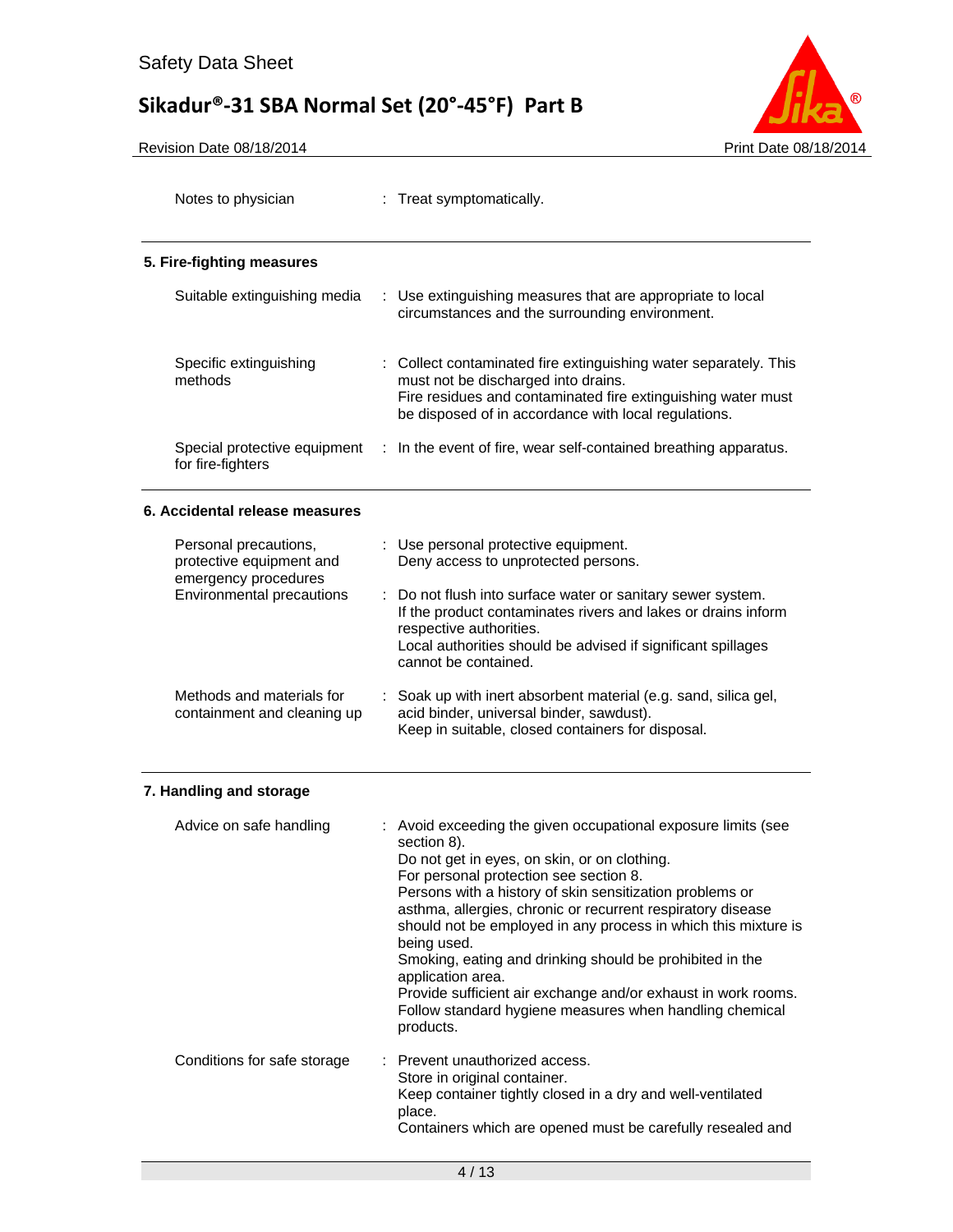

kept upright to prevent leakage. Observe label precautions. Store in accordance with local regulations.

Materials to avoid : no data available

### **8. Exposure controls/personal protection**

| Component                           | CAS-No.    | Basis **       | Value                   | Exposure limit(s)*/<br>Form of exposure        |
|-------------------------------------|------------|----------------|-------------------------|------------------------------------------------|
| Limestone                           | 1317-65-3  | OSHA Z-1       | <b>TWA</b>              | $15 \text{ mg/m}$<br>total dust                |
|                                     |            | OSHA Z-1       | <b>TWA</b>              | $5$ mg/m $3$<br>respirable fraction            |
|                                     |            | <b>OSHA P0</b> | <b>TWA</b>              | $15 \text{ mg/m}$<br>Total                     |
|                                     |            | <b>OSHA P0</b> | <b>TWA</b>              | $5 \text{ mg/m}$<br>Respirable fraction        |
| m-<br>phenylenebis(methylamin<br>e) | 1477-55-0  | <b>ACGIH</b>   | $\overline{\text{c}}$   | $0.1$ mg/m $3$                                 |
|                                     |            | <b>OSHA P0</b> | $\overline{\mathsf{C}}$ | $0.1 \text{ mg/m}$                             |
| Talc                                | 14807-96-6 | OSHA P0        | <b>TWA</b>              | $2$ mg/m $3$<br>Respirable fraction            |
|                                     |            | <b>ACGIH</b>   | <b>TWA</b>              | 0.1 fibre/cm3                                  |
|                                     |            | <b>ACGIH</b>   | <b>TWA</b>              | $2$ mg/m $3$<br>Respirable fraction            |
|                                     |            | OSHA Z-3       | <b>TWA</b>              | 20 Million particles<br>per cubic foot<br>Dust |
| Phenol                              | 108-95-2   | <b>ACGIH</b>   | <b>TWA</b>              | 5 ppm                                          |
|                                     |            | OSHA Z-1       | <b>TWA</b>              | 5 ppm<br>19 mg/m3                              |
|                                     |            | <b>OSHA P0</b> | <b>TWA</b>              | 5 ppm<br>19 mg/m3                              |
| Quartz (SiO2)                       | 14808-60-7 | <b>ACGIH</b>   | <b>TWA</b>              | $0.025$ mg/m3<br>Respirable fraction           |
|                                     |            | OSHA Z-3       | <b>TWA</b>              | 30 mg/m3 /                                     |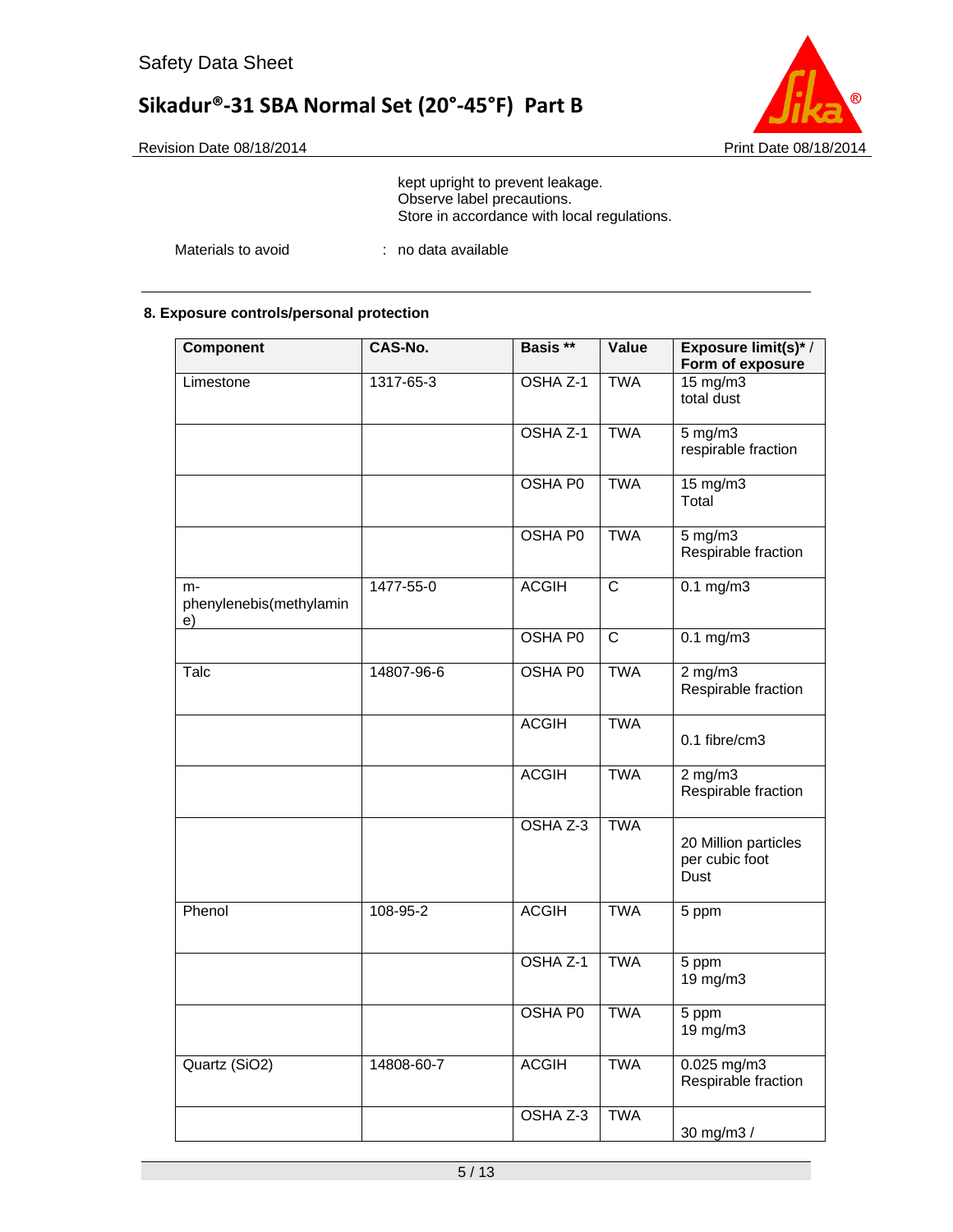

Revision Date 08/18/2014 **Print Date 08/18/2014** 

|          |            | $%SiO2+2$<br>total dust               |
|----------|------------|---------------------------------------|
| OSHA Z-3 | <b>TWA</b> | 10 mg/m3 /<br>$%SiO2+2$<br>respirable |
| OSHA Z-3 | <b>TWA</b> | 250 mppcf /<br>%SiO2+5<br>respirable  |
| OSHA P0  | <b>TWA</b> | $0.1$ mg/m $3$<br>Respirable fraction |

\*The above mentioned values are in accordance with the legislation in effect at the date of the release of this safety data sheet.

### \*\***Basis**

ACGIH. Threshold Limit Values (TLV) OSHA P0. Table Z-1, Limit for Air Contaminat (1989 Vacated Values) OSHA P1. Permissible Exposure Limits (PEL), Table Z-1, Limit for Air Contaminant OSHA P2. Permissible Exposure Limits (PEL), Table Z-2 OSHA Z3. Table Z-3, Mineral Dust

| <b>Engineering measures</b> | : Use of adequate ventilation should be sufficient to control<br>worker exposure to airborne contaminants. If the use of this<br>product generates dust, fumes, gas, vapor or mist, use<br>process enclosures, local exhaust ventilation or other<br>engineering controls to keep worker exposure below any<br>recommended or statutory limits. |
|-----------------------------|-------------------------------------------------------------------------------------------------------------------------------------------------------------------------------------------------------------------------------------------------------------------------------------------------------------------------------------------------|
|                             |                                                                                                                                                                                                                                                                                                                                                 |

### **Personal protective equipment**

| Respiratory protection | : Use a properly fitted NIOSH approved air-purifying or air-fed<br>respirator complying with an approved standard if a risk<br>assessment indicates this is necessary.                                                                                                             |
|------------------------|------------------------------------------------------------------------------------------------------------------------------------------------------------------------------------------------------------------------------------------------------------------------------------|
|                        | The filter class for the respirator must be suitable for the<br>maximum expected contaminant concentration<br>(gas/vapor/aerosol/particulates) that may arise when handling<br>the product. If this concentration is exceeded, self-contained<br>breathing apparatus must be used. |
| Hand protection        |                                                                                                                                                                                                                                                                                    |
| Remarks                | : Chemical-resistant, impervious gloves complying with an<br>approved standard should be worn at all times when handling<br>chemical products if a risk assessment indicates this is<br>necessary.                                                                                 |
| Eye protection         | : Safety eyewear complying with an approved standard should<br>be used when a risk assessment indicates this is necessary.                                                                                                                                                         |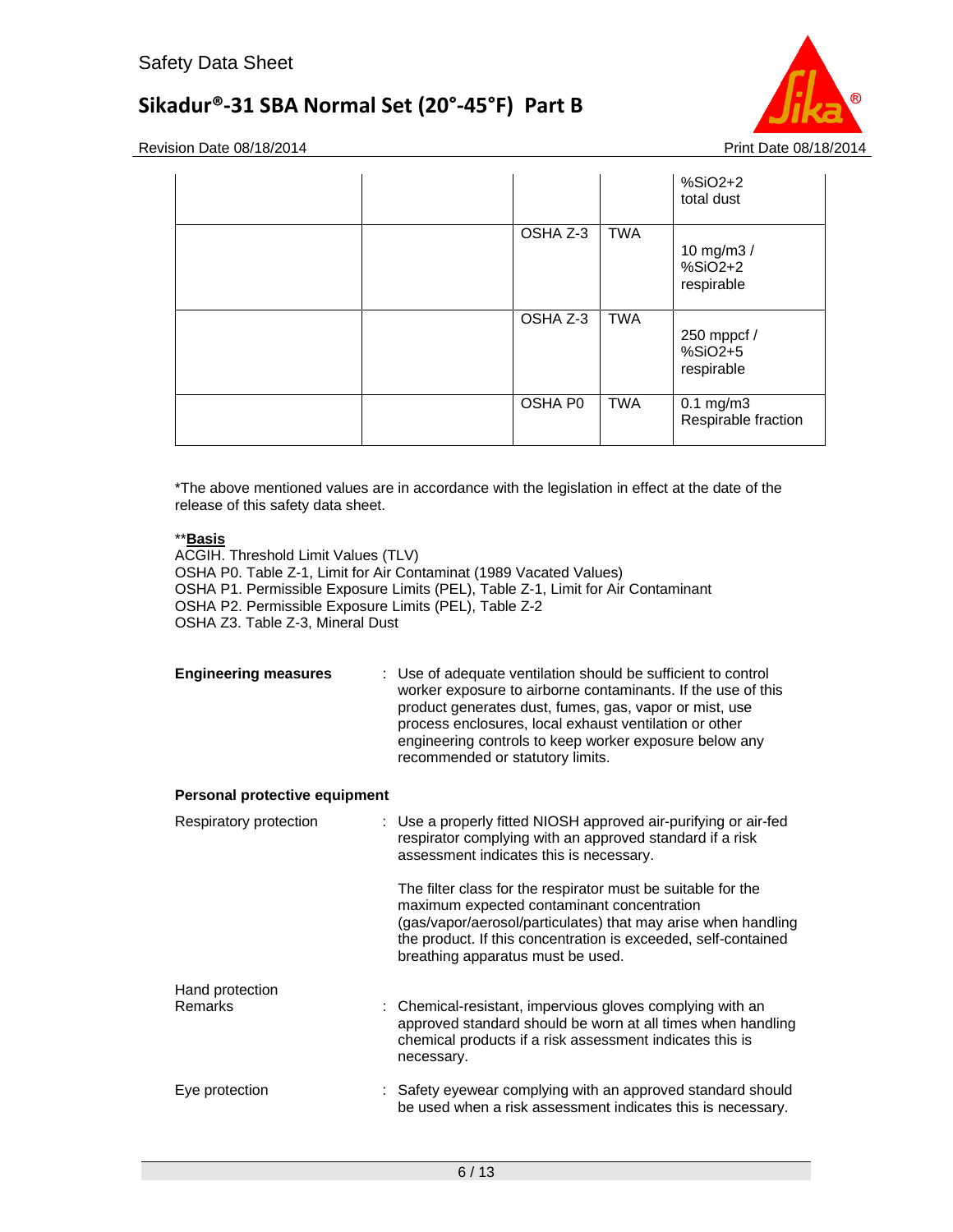



| Skin and body protection | : Choose body protection in relation to its type, to the<br>concentration and amount of dangerous substances, and to<br>the specific work-place.                                                                                                      |
|--------------------------|-------------------------------------------------------------------------------------------------------------------------------------------------------------------------------------------------------------------------------------------------------|
| Hygiene measures         | : Avoid contact with skin, eyes and clothing.<br>Wash hands before breaks and immediately after handling the<br>product.<br>Remove contaminated clothing and protective equipment<br>before entering eating areas.<br>Wash thoroughly after handling. |

### **9. Physical and chemical properties**

| t              | liquid                         |
|----------------|--------------------------------|
| İ.             | dark gray                      |
| ÷              | amine-like                     |
| İ.             | no data available              |
| t              | > 212 °F (> 100 °C)            |
| ÷              | not applicable                 |
| t.             | no data available              |
| ÷              | no data available              |
| ÷              | no data available              |
| ÷              | no data available              |
| ÷              | no data available              |
| ÷              | no data available              |
| ÷              | no data available              |
| ÷              | no data available              |
| ÷              | no data available              |
| ÷              | no data available              |
|                | 1.45 g/cm3<br>at 73 °F (23 °C) |
| $\ddot{\cdot}$ | Note: partly soluble           |
| ÷              | no data available              |
| ÷              | no data available              |
| Ì.             | $> 20.5$ mm2/s                 |
|                |                                |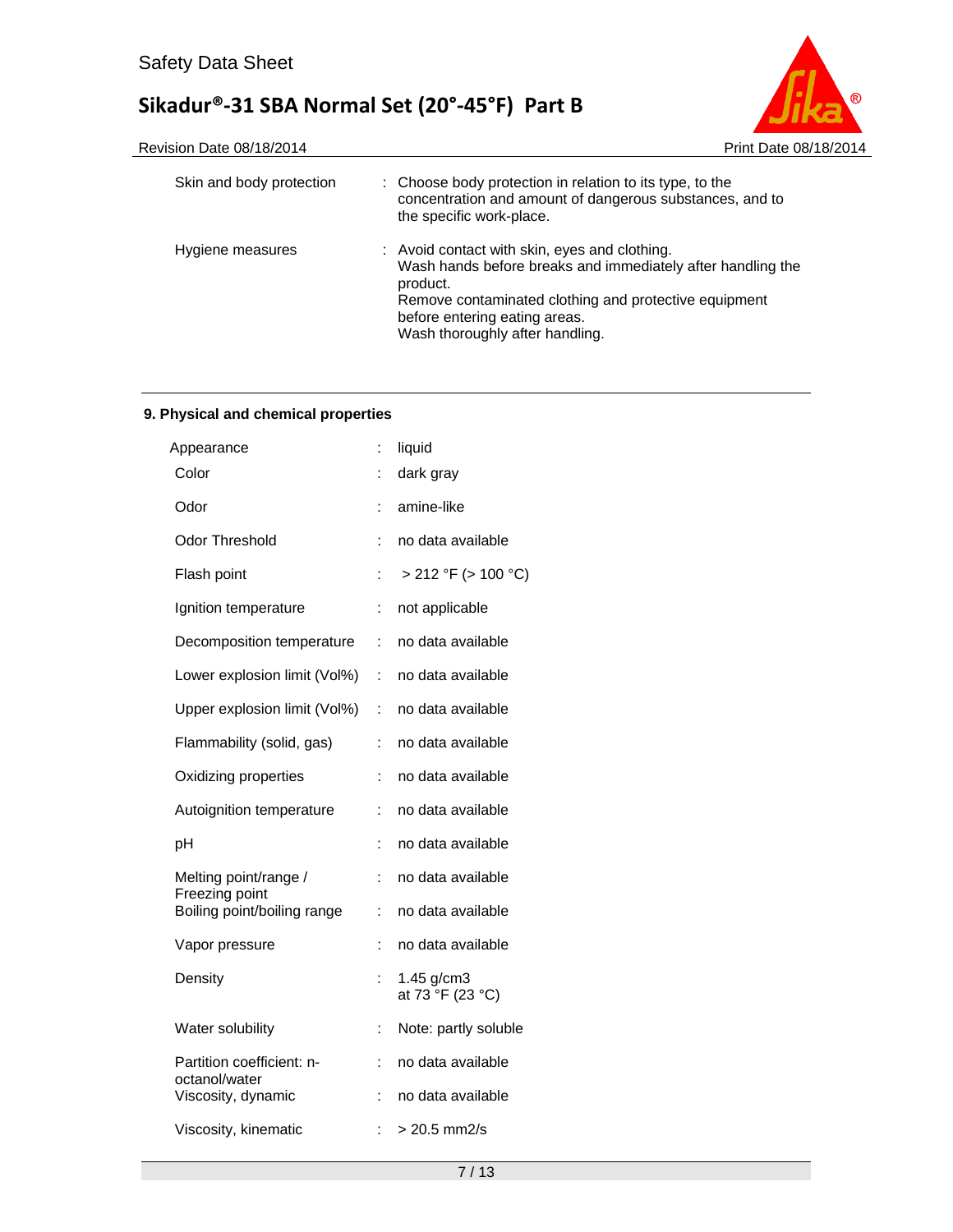

Revision Date 08/18/2014 **Print Date 08/18/2014** 

|                                             | at 104 °F (40 °C)                    |
|---------------------------------------------|--------------------------------------|
| Relative vapor density                      | no data available                    |
| Evaporation rate                            | no data available                    |
| Burning rate                                | no data available                    |
| Volatile organic compounds<br>(VOC) content | $\therefore$ < 2 g/l<br>A+B Combined |

### **10. Stability and reactivity**

| Reactivity                            | : No dangerous reaction known under conditions of normal use. |
|---------------------------------------|---------------------------------------------------------------|
| Chemical stability                    | : The product is chemically stable.                           |
| Possibility of hazardous<br>reactions | : Stable under recommended storage conditions.                |
| Conditions to avoid                   | : no data available                                           |
| Incompatible materials                | : no data available                                           |

### **11. Toxicological information**

### **Acute toxicity**

| <b>Product</b>                                      |                                                                           |
|-----------------------------------------------------|---------------------------------------------------------------------------|
| Acute oral toxicity                                 | ∶no data available                                                        |
| Acute inhalation toxicity                           | $:$ no data available                                                     |
| Acute dermal toxicity                               | ∶no data available                                                        |
| Ingredients:                                        |                                                                           |
| m-phenylenebis(methylamine):<br>Acute oral toxicity | : LD50 Oral rat: 930 mg/kg                                                |
| Acute inhalation toxicity                           | : LC50 rat: 1.34 mg/l<br>Exposure time: 4 h<br>Test atmosphere: dust/mist |
| Acute dermal toxicity                               | : LD50 Dermal rat: $>$ 3,100 mg/kg                                        |

| Phenol, 4-nonyl, branched : |                                     |  |
|-----------------------------|-------------------------------------|--|
| Acute dermal toxicity       | : LD50 Dermal rabbit: $3,160$ mg/kg |  |

### **2,2'-iminodiethylamine :**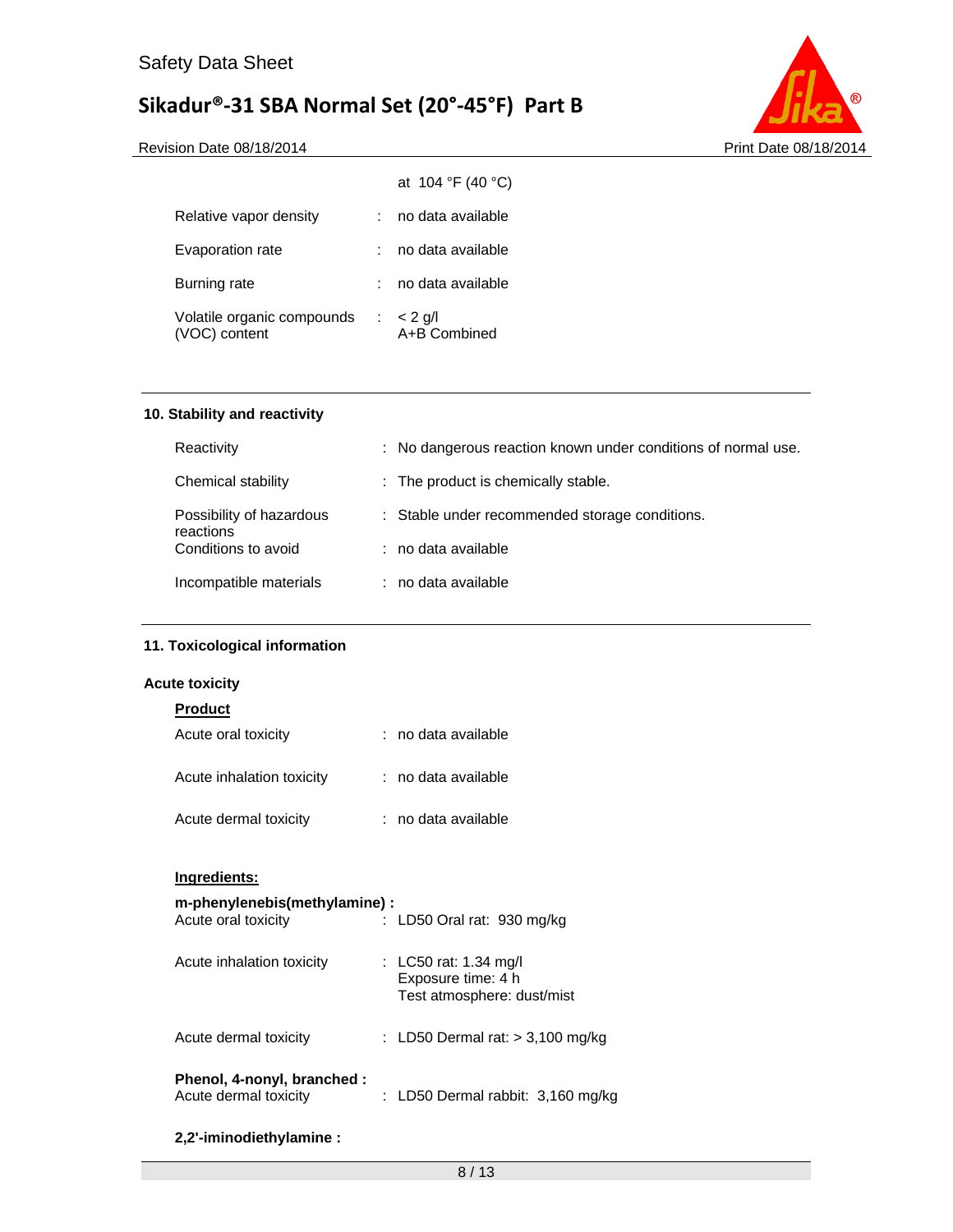

| Acute oral toxicity                              | : LD50 Oral rat: 1,553 mg/kg                                |
|--------------------------------------------------|-------------------------------------------------------------|
| Acute inhalation toxicity                        | : LC50 rat: 0.071 mg/l<br>Exposure time: 4 h                |
|                                                  | Test atmosphere: dust/mist                                  |
| Acute dermal toxicity                            | : LD50 Dermal rat: 1,045 mg/kg                              |
| <b>Skin corrosion/irritation</b>                 |                                                             |
| <b>Product</b>                                   |                                                             |
| Causes severe skin burns and eye damage.         |                                                             |
| Serious eye damage/eye irritation                |                                                             |
| <b>Product</b>                                   |                                                             |
| no data available                                |                                                             |
| Respiratory or skin sensitization                |                                                             |
| <b>Product</b>                                   |                                                             |
| May cause an allergic skin reaction.             |                                                             |
| <b>Germ cell mutagenicity</b>                    |                                                             |
| <b>Product</b>                                   |                                                             |
| Mutagenicity                                     | : Suspected of causing genetic defects.                     |
| Carcinogenicity                                  |                                                             |
| <b>Product</b>                                   |                                                             |
| Carcinogenicity                                  | : May cause cancer.                                         |
| <b>IARC</b>                                      | Group 1: Carcinogenic to humans                             |
| <b>NTP</b>                                       | Quartz (SiO2)<br>14808-60-7<br>Known to be human carcinogen |
| <b>Reproductive Toxicity/Fertility</b>           | Quartz (SiO2)<br>14808-60-7                                 |
| <b>Product</b>                                   |                                                             |
| Reproductive toxicity                            | : Suspected of damaging fertility or the unborn child.      |
| Reproductive Toxicity/Development/Teratogenicity |                                                             |
| <b>Product</b>                                   |                                                             |
| Teratogenicity                                   | : no data available                                         |
| <b>STOT-single exposure</b>                      |                                                             |
| <b>Product</b>                                   |                                                             |
| Assessment: no data available                    |                                                             |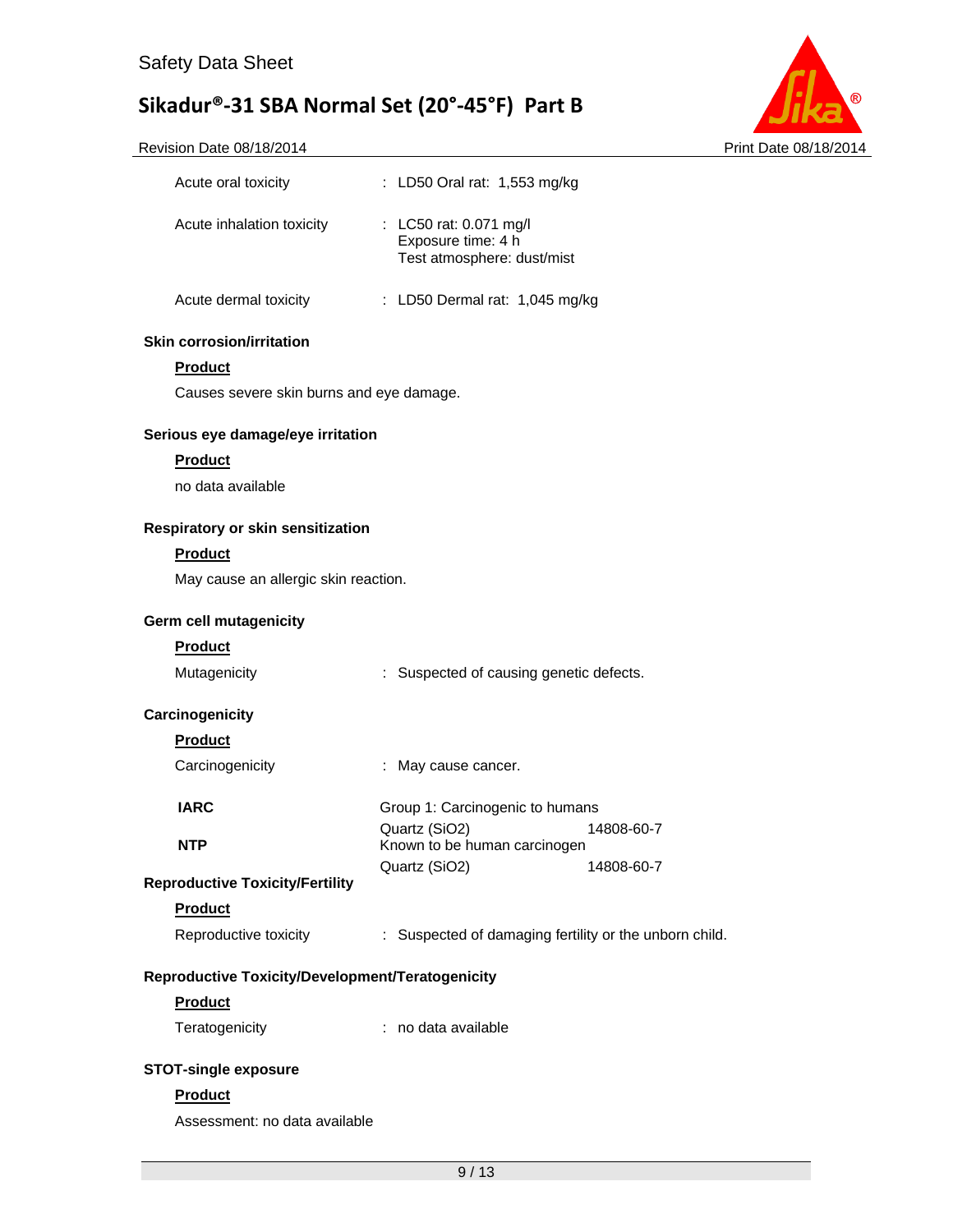

Revision Date 08/18/2014 **Print Date 08/18/2014** Print Date 08/18/2014

### **STOT-repeated exposure**

Reports have associated repeated and prolonged exposure to some of the chemicals in this product with permanent brain,liver, kidney and nervous system damage. Intentional misuse by deliberate concentration and inhalation of vapors may be harmful or fatal. Once sensitized, a severe allergic reaction may occur when subsequently exposed to very low levels.

### **Product**

Assessment: May cause damage to organs through prolonged or repeated exposure.

### **Aspiration toxicity**

### **Product**

no data available

#### **12. Ecological information**

| Other information | Do not empty into drains; dispose of this material and its<br>container in a safe way.<br>Avoid dispersal of spilled material and runoff and contact<br>with soil, waterways, drains and sewers.<br>Toxic to aquatic organisms, may cause long-term adverse<br>effects in the aquatic environment.<br>May be harmful to the environment if released in large<br>quantities.<br>Water polluting material. |
|-------------------|----------------------------------------------------------------------------------------------------------------------------------------------------------------------------------------------------------------------------------------------------------------------------------------------------------------------------------------------------------------------------------------------------------|
|-------------------|----------------------------------------------------------------------------------------------------------------------------------------------------------------------------------------------------------------------------------------------------------------------------------------------------------------------------------------------------------------------------------------------------------|

#### **13. Disposal considerations**

| <b>Disposal methods</b> |                                                                                                                                                                                                                             |
|-------------------------|-----------------------------------------------------------------------------------------------------------------------------------------------------------------------------------------------------------------------------|
| Waste from residues     | Disposal of this product, solutions and any by-products should<br>at all times comply with the requirements of environmental<br>protection and waste disposal legislation and any regional<br>local authority requirements. |
| Contaminated packaging  | : Empty containers should be taken to an approved waste<br>handling site for recycling or disposal.                                                                                                                         |

### **14. Transport information**

| DOT                      |                                                          |
|--------------------------|----------------------------------------------------------|
| UN number                | 3267                                                     |
| Description of the goods | Corrosive liquid, basic, organic, n.o.s.                 |
|                          | (m-phenylenebis(methylamine), Phenol, 4-nonyl, branched) |
| Class                    | 8                                                        |
|                          |                                                          |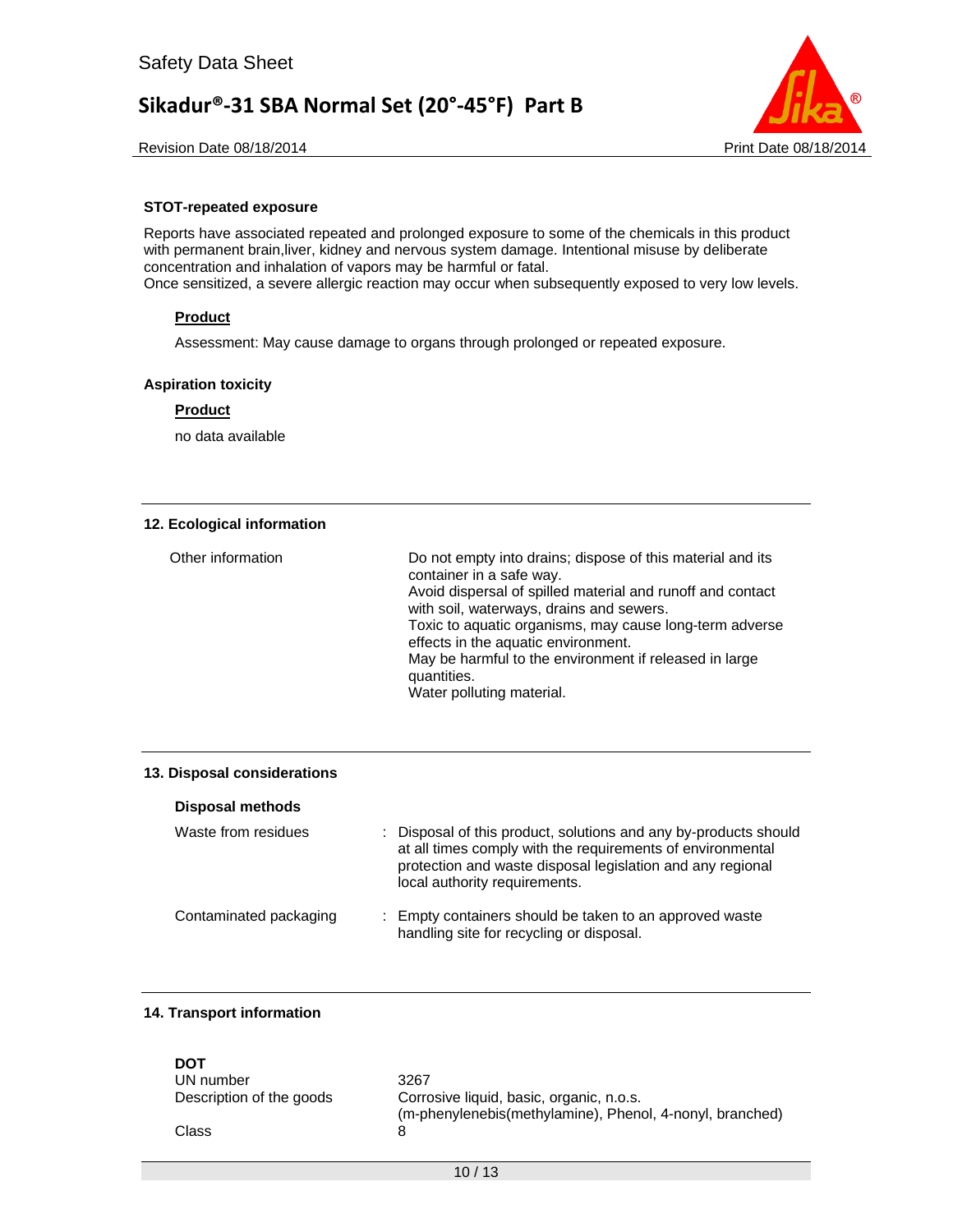Revision Date 08/18/2014 **Print Date 08/18/2014** Print Date 08/18/2014



| Packing group<br>Labels<br><b>Emergency Response</b><br>Guidebook Number                                                                                                                                                          | Ш<br>8<br>153                                                                                                                                     |
|-----------------------------------------------------------------------------------------------------------------------------------------------------------------------------------------------------------------------------------|---------------------------------------------------------------------------------------------------------------------------------------------------|
| <b>IATA</b><br>UN number<br>Description of the goods<br>Class<br>Packing group<br>Labels<br>Packing instruction (cargo<br>aircraft)<br>Packing instruction<br>(passenger aircraft)<br>Packing instruction<br>(passenger aircraft) | 3267<br>Corrosive liquid, basic, organic, n.o.s.<br>(m-phenylenebis(methylamine), Phenol, 4-nonyl, branched)<br>8<br>Ш<br>8<br>856<br>852<br>Y841 |
| <b>IMDG</b><br>UN number<br>Description of the goods<br>Class<br>Packing group<br>Labels<br>EmS Number 1<br>EmS Number 2                                                                                                          | 3267<br>CORROSIVE LIQUID, BASIC, ORGANIC, N.O.S.<br>(m-phenylenebis(methylamine), Phenol, 4-nonyl, branched)<br>8<br>Ш<br>8<br>$F-A$<br>$S-B$     |
| Marine pollutant                                                                                                                                                                                                                  | yes                                                                                                                                               |

DOT: For Limited Quantity exceptions reference 49 CFR 173.154 (b) IMDG: For Limited Quantity special provisions reference IMDG Code Chapter 3.4

### **Special precautions for user**

no data available

**Transport in bulk according to Annex II of MARPOL 73/78 and the IBC Code**  not applicable

#### **15. Regulatory information**

**TSCA list** : All chemical substances in this product are either listed on the TSCA Inventory or are in compliance with a TSCA Inventory exemption.

### **EPCRA - Emergency Planning and Community Right-to-Know**

#### **CERCLA Reportable Quantity**

This material does not contain any components with a CERCLA RQ.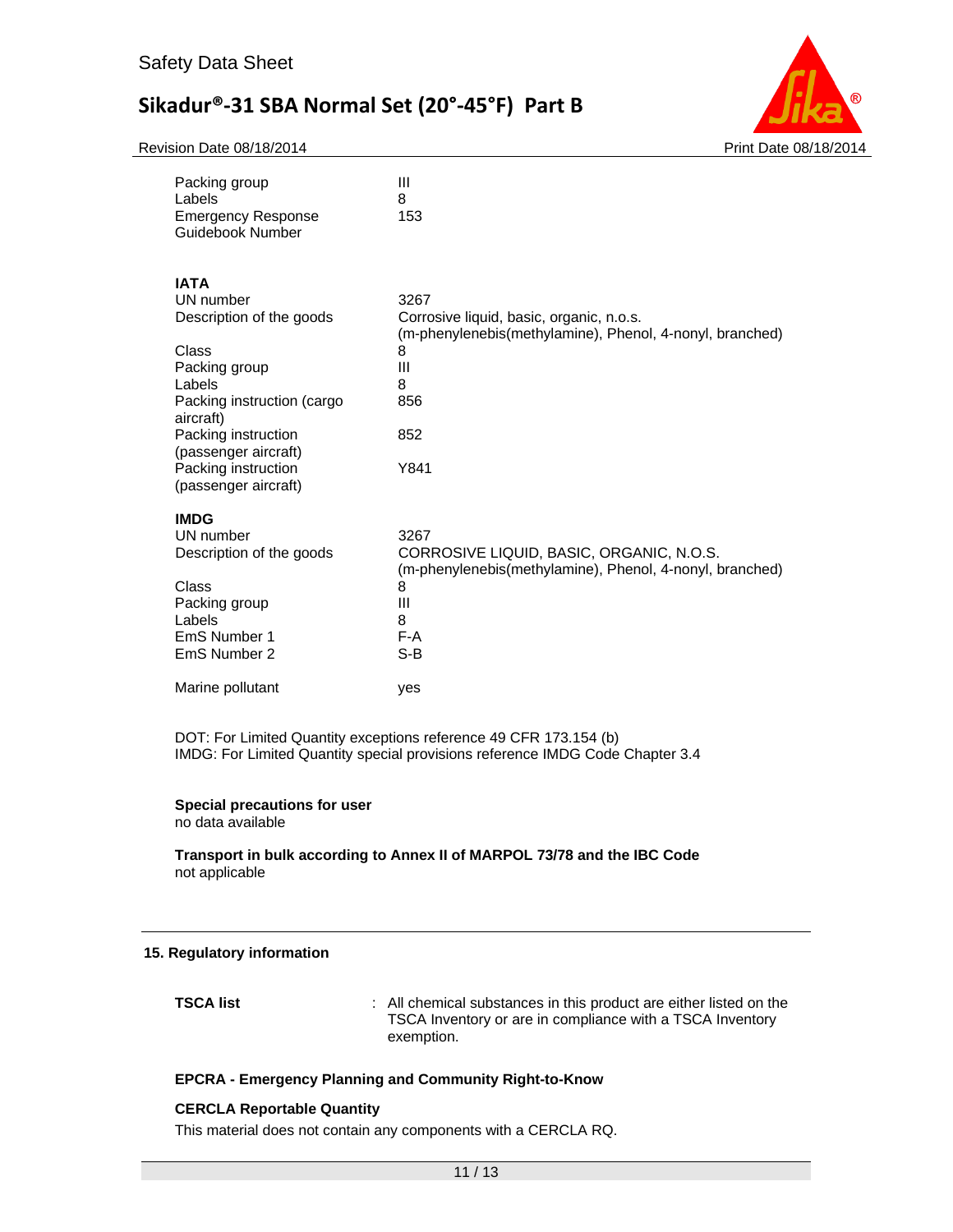



### **SARA304 Reportable Quantity**

This material does not contain any components with a section 304 EHS RQ.

| SARA 311/312 Hazards                                                                                                                                            | : Acute Health Hazard<br>Chronic Health Hazard                                                                                                                              |          |       |
|-----------------------------------------------------------------------------------------------------------------------------------------------------------------|-----------------------------------------------------------------------------------------------------------------------------------------------------------------------------|----------|-------|
| <b>SARA 302</b>                                                                                                                                                 | : The following components are subject to reporting levels<br>established by SARA Title III, Section 302:                                                                   |          |       |
|                                                                                                                                                                 | Phenol                                                                                                                                                                      | 108-95-2 | 2.90% |
| <b>SARA 313</b>                                                                                                                                                 | : The following components are subject to reporting levels<br>established by SARA Title III, Section 313:                                                                   |          |       |
|                                                                                                                                                                 | Phenol                                                                                                                                                                      | 108-95-2 | 2.90% |
| <b>Clean Air Act</b>                                                                                                                                            |                                                                                                                                                                             |          |       |
| <b>Ozone-Depletion</b><br><b>Potential</b>                                                                                                                      | This product neither contains, nor was manufactured with a<br>Class I or Class II ODS as defined by the U.S. Clean Air Act<br>Section 602 (40 CFR 82, Subpt. A, App.A + B). |          |       |
| The following chemical(s) are listed as HAP under the U.S. Clean Air Act, Section 12 (40 CFR<br>$61$ :                                                          |                                                                                                                                                                             |          |       |
|                                                                                                                                                                 | Phenol                                                                                                                                                                      | 108-95-2 | 2.90% |
| This product does not contain any chemicals listed under the U.S. Clean Air Act Section 112(r) for<br>Accidental Release Prevention (40 CFR 68.130, Subpart F). |                                                                                                                                                                             |          |       |
| <b>California Prop 65</b>                                                                                                                                       | WARNING! This product contains a chemical known in the<br>State of California to cause cancer.                                                                              |          |       |

#### **16. Other information**

**HMIS Classification** 

| <b>Health</b>              |  |
|----------------------------|--|
| <b>Flammability</b>        |  |
| <b>Physical Hazard</b>     |  |
| <b>Personal Protection</b> |  |

**Caution:** HMIS® rating is based on a 0-4 rating scale, with 0 representing minimal hazards or risks, and 4 representing significant hazards or risks. Although HMIS® rating is not required on SDSs under 29 CFR 1910.1200, the preparer may choose to provide them. HMIS® rating is to be used with a fully implemented HMIS® program. HMIS® is a registered mark of the National Paint & Coatings Association (NPCA). Please note HMIS® attempts to convey full health warning information to all employees.

### **Notes to Reader**

The information contained in this Safety Data Sheet applies only to the actual Sika Corporation ("Sika") product identified and described herein. This information is not intended to address, nor does it address the use or application of the identified Sika product in